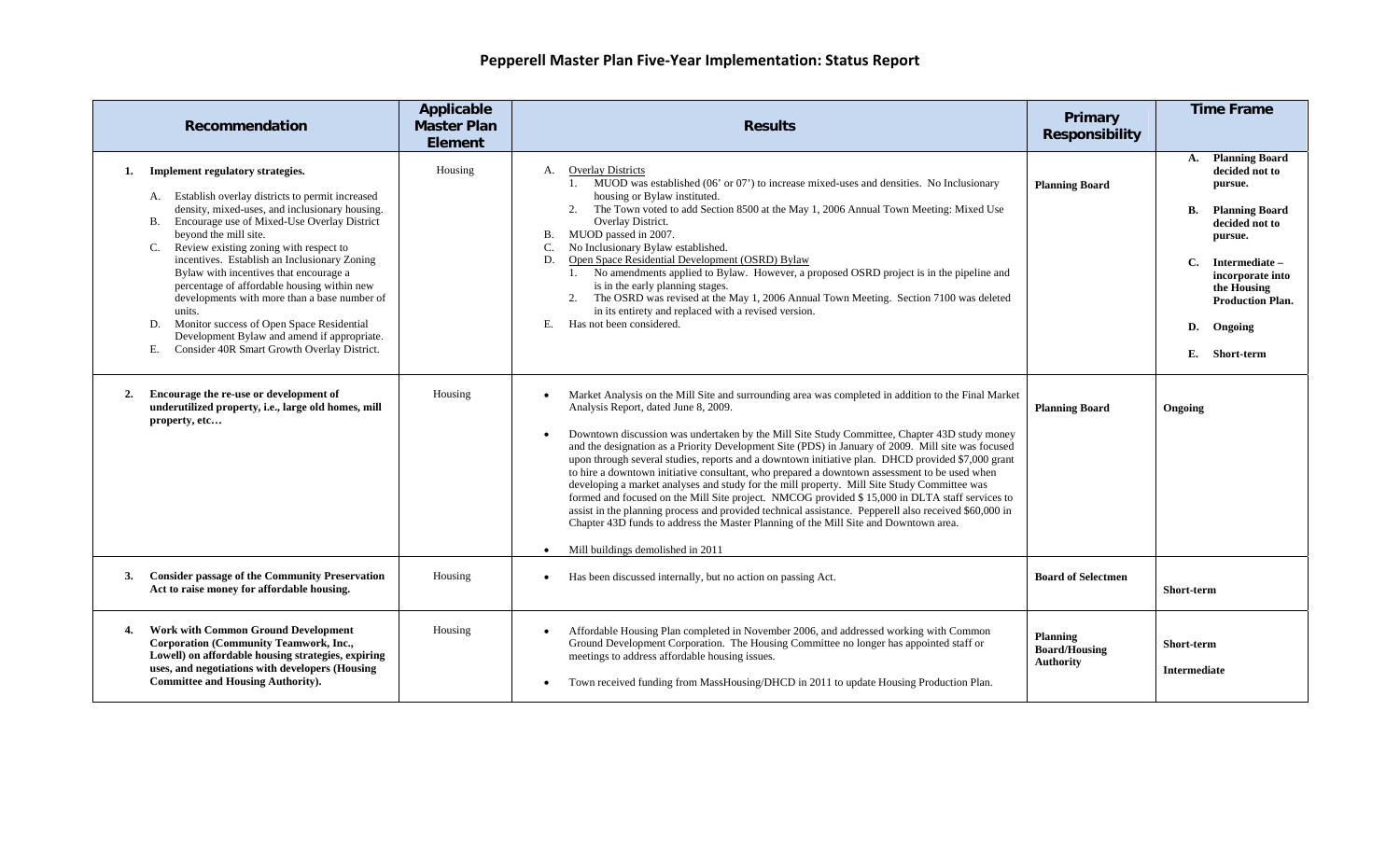|    | Recommendation                                                                                                                                                                                                                                                                                                                                                                                                                                                                         | Applicable<br><b>Master Plan</b><br><b>Element</b> | <b>Results</b>                                                                                                                                                                                                                                                                                                                                                                                                                                                                                                                                          | Primary<br><b>Responsibility</b>                                  | <b>Time Frame</b>                                                                         |
|----|----------------------------------------------------------------------------------------------------------------------------------------------------------------------------------------------------------------------------------------------------------------------------------------------------------------------------------------------------------------------------------------------------------------------------------------------------------------------------------------|----------------------------------------------------|---------------------------------------------------------------------------------------------------------------------------------------------------------------------------------------------------------------------------------------------------------------------------------------------------------------------------------------------------------------------------------------------------------------------------------------------------------------------------------------------------------------------------------------------------------|-------------------------------------------------------------------|-------------------------------------------------------------------------------------------|
| 5. | Negotiate with developers to achieve an agreement<br>on affordable development projects that meet<br>town requirements for density and housing types,<br>i.e., friendly 40B LIP Projects.                                                                                                                                                                                                                                                                                              | Housing                                            | Planning Board, Board of Selectmen and the Town Engineer reviewed a proposed 40B project off<br>$\bullet$<br>Leighton Street.<br>Emerson Village (offers six affordable single-family houses through a lottery system). The Board of<br>Selectmen entered into another agreement for a project offering affordable housing units, which is<br>being reviewed by the State.<br>Emerson Village, the 40B project off Nashua Road, has been constructed.                                                                                                   | <b>Zoning Board of</b><br><b>Appeals</b>                          | Ongoing                                                                                   |
| 6. | Adopt criteria for acceptable 40B projects<br>(Housing Committee and Planning Board).                                                                                                                                                                                                                                                                                                                                                                                                  | Housing                                            | In November 2006, the Affordable Housing Committee completed the Affordable Housing Plan in<br>accordance with 760 CMR 31.07(1)(i). As of April 2010, Pepperell had 122 units, or 3.12% of its<br>year-round housing stock.                                                                                                                                                                                                                                                                                                                             | <b>Planning Board</b><br><b>Zoning Board of</b><br><b>Appeals</b> | Short-term<br>Design guidelines for<br><b>Chapter 40B projects could</b><br>be developed. |
| 7. | Dedicate Town-owned land for new affordable<br>housing.                                                                                                                                                                                                                                                                                                                                                                                                                                | Housing                                            | No land has been dedicated.                                                                                                                                                                                                                                                                                                                                                                                                                                                                                                                             | <b>Town Administrator</b><br><b>Board of Selectmen</b>            | Intermediate<br><b>Identify potential parcels</b><br>through Housing Production<br>Plan   |
| 8. | Consider other sources as alternative development<br>models.<br>Housing Authority/Housing Trust<br>А.<br>Regional Nonprofit Housing Corporations<br>В.<br><b>Community Land Trust</b><br><b>Local Housing Trust Fund</b><br>D.                                                                                                                                                                                                                                                         | Housing                                            | No progress.<br>А.<br>B. No progress.<br>C.<br>No progress.<br>D. No progress.                                                                                                                                                                                                                                                                                                                                                                                                                                                                          | <b>Board of Selectmen</b><br><b>Housing Authority</b>             | <b>Intermediate</b>                                                                       |
| 9. | Improve the Railroad Square business area.<br>A. Utilize the Mixed-Use Overlay District as an<br>incentive for revitalization.<br>Adopt design standards to reinforce the Square's<br><b>B.</b><br>historical character.<br>C. Utilize the presence of the Nashua River and the<br>Nashua River Rail Trail.<br>D. Facilitate mill revitalization by ensuring funding<br>of consultant support to the Planning Board for<br>ongoing project review of engineering and<br>design issues. | Economic<br>Development                            | Working with former mill site property owner.<br>A.<br>Working with commercial rezoning project along Route 113.<br>В.<br>The Town approved the purchase of approximately 18 acres of new Conservation land in October<br>C.<br>2008. This property, known as the Anderson parcel, is located adjacent to the existing town-owned<br>Conservation Land along the Nashua River and the Nashua River Rail Trail at the Groton line off<br>Groton Street. <sup>5</sup><br>Working with State agencies, MassDevelopment and mill site property owner.<br>D. | <b>Planning Board</b>                                             | Ongoing<br>А.<br>В.<br>Short-term<br>C.<br>Ongoing<br>D.<br>Ongoing                       |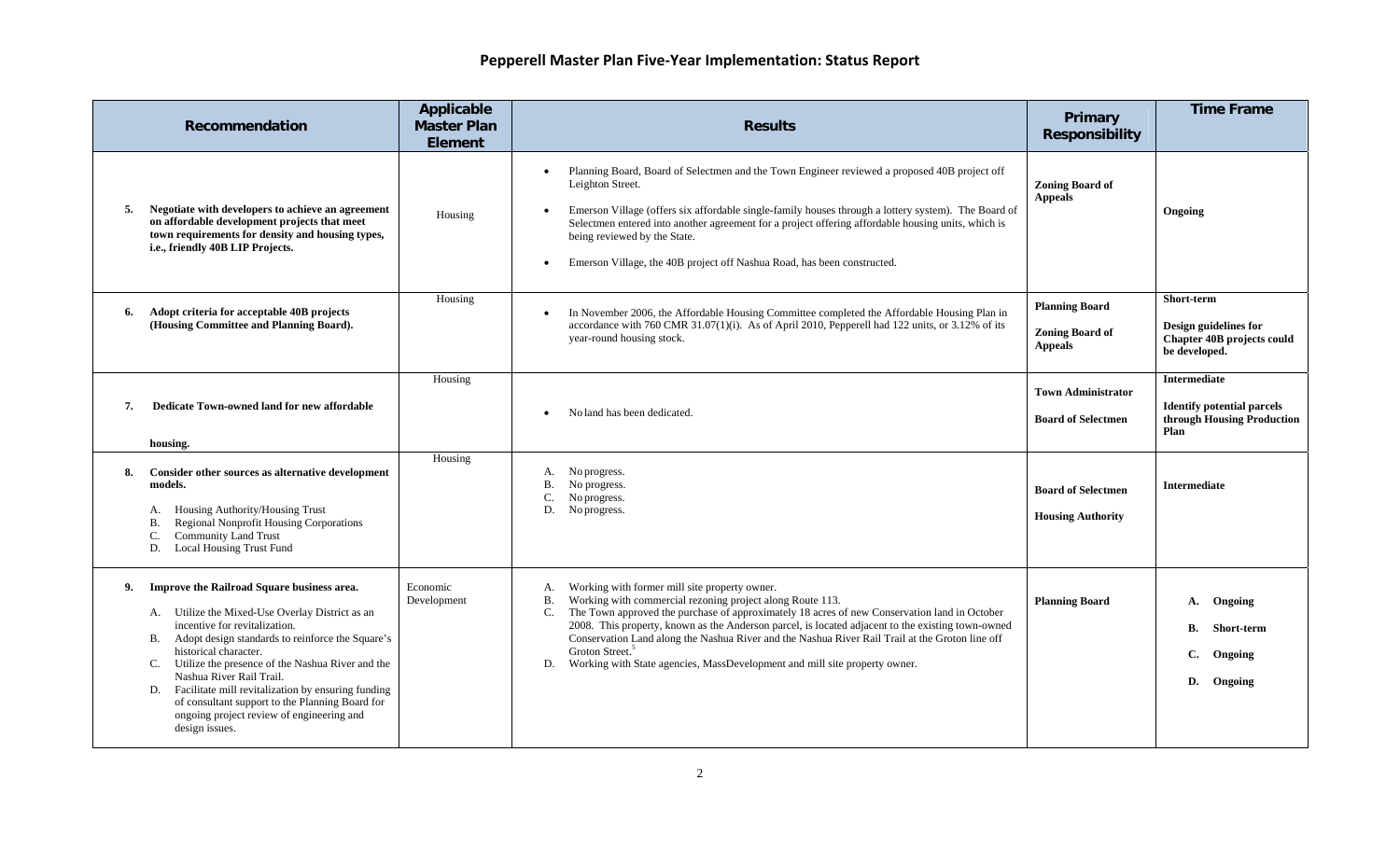| Recommendation                                                                                                                                                                                                                                                                                                                                                                                                                                              | Applicable<br><b>Master Plan</b><br><b>Element</b> | <b>Results</b>                                                                                                                                                                                                                                                                                                                                                                                                                        | Primary<br><b>Responsibility</b>                                                                                  | <b>Time Frame</b>                                                       |
|-------------------------------------------------------------------------------------------------------------------------------------------------------------------------------------------------------------------------------------------------------------------------------------------------------------------------------------------------------------------------------------------------------------------------------------------------------------|----------------------------------------------------|---------------------------------------------------------------------------------------------------------------------------------------------------------------------------------------------------------------------------------------------------------------------------------------------------------------------------------------------------------------------------------------------------------------------------------------|-------------------------------------------------------------------------------------------------------------------|-------------------------------------------------------------------------|
| 10. Preserve Pepperell's agriculture.<br>A. Protect prime agricultural land through land<br>acquisition, purchase by land trust, or by<br>encouraging land owners to place agricultural<br>preservation restrictions on their land.<br>Encourage the Agricultural Advisory Board to<br><b>B.</b><br>work with the farms and the Town to identify<br>incentives that will foster protection and<br>enhancement of local agriculture.<br>Promote eco-tourism. | Economic<br>Development                            | A. Some properties have been protected through the Agricultural Preservation Restriction (APR)<br>Program.<br><b>B.</b><br>Has not happened.<br>Trail maps through GIS are offered on the Conservation Commission's website.<br>C.                                                                                                                                                                                                    | <b>Planning Board</b><br><b>Conservation</b><br><b>Commission</b><br><b>Agricultural Advisory</b><br><b>Board</b> | Ongoing<br>A.<br><b>B.</b><br>Intermediate<br>C.<br><b>Intermediate</b> |
| 11. Ease unduly limiting restrictions on home-based<br>businesses to permit those that are not intrusive in<br>residential neighborhoods, such as art venues,<br>agriculture, consultants, and hospitality.                                                                                                                                                                                                                                                 | Economic<br>Development                            | At the 2009 Town Meeting, the bylaw was amended on home-based businesses to allow accessory<br>structures to be used for home-based occupations.                                                                                                                                                                                                                                                                                      | <b>Planning Board</b>                                                                                             | Completed                                                               |
| 12. Ensure that commercial activity does not<br>adversely impact natural resources.<br>A. Limit commercial activity to agriculture-related<br>uses within the flood zone.<br>Focus development in Railroad Square and<br>В.<br>existing industrial parks.                                                                                                                                                                                                   | Economic<br>Development                            | Flood Plain Bylaw (part of General Bylaws) regulates uses in floodplain.<br>А.<br>New building in Lomar Park is near full capacity. Several businesses in Railroad Square have<br><b>B.</b><br>completed or are in the process of completing faced improvements. Family pharmacy expanded.<br><sup>*</sup> It should be noted that a proposal has been put forth to rezone additional property along Route 113<br>for commercial use. | <b>Planning Board</b><br><b>Conservation</b><br><b>Commission</b>                                                 | Ongoing<br>A.<br>В.<br>Ongoing                                          |
| 13. Consider overlay districts to establish mixed-use<br>village centers in the Historic District and along<br>Hollis Street to the Brookline Street intersection.                                                                                                                                                                                                                                                                                          | Economic<br>Development                            | Mixed-Use overlay district has been established for the former mill site. Town has decided not to<br>pursue additional mixed-use districts.                                                                                                                                                                                                                                                                                           | <b>Planning Board</b>                                                                                             | Town decided not to pursue<br>overlay districts.                        |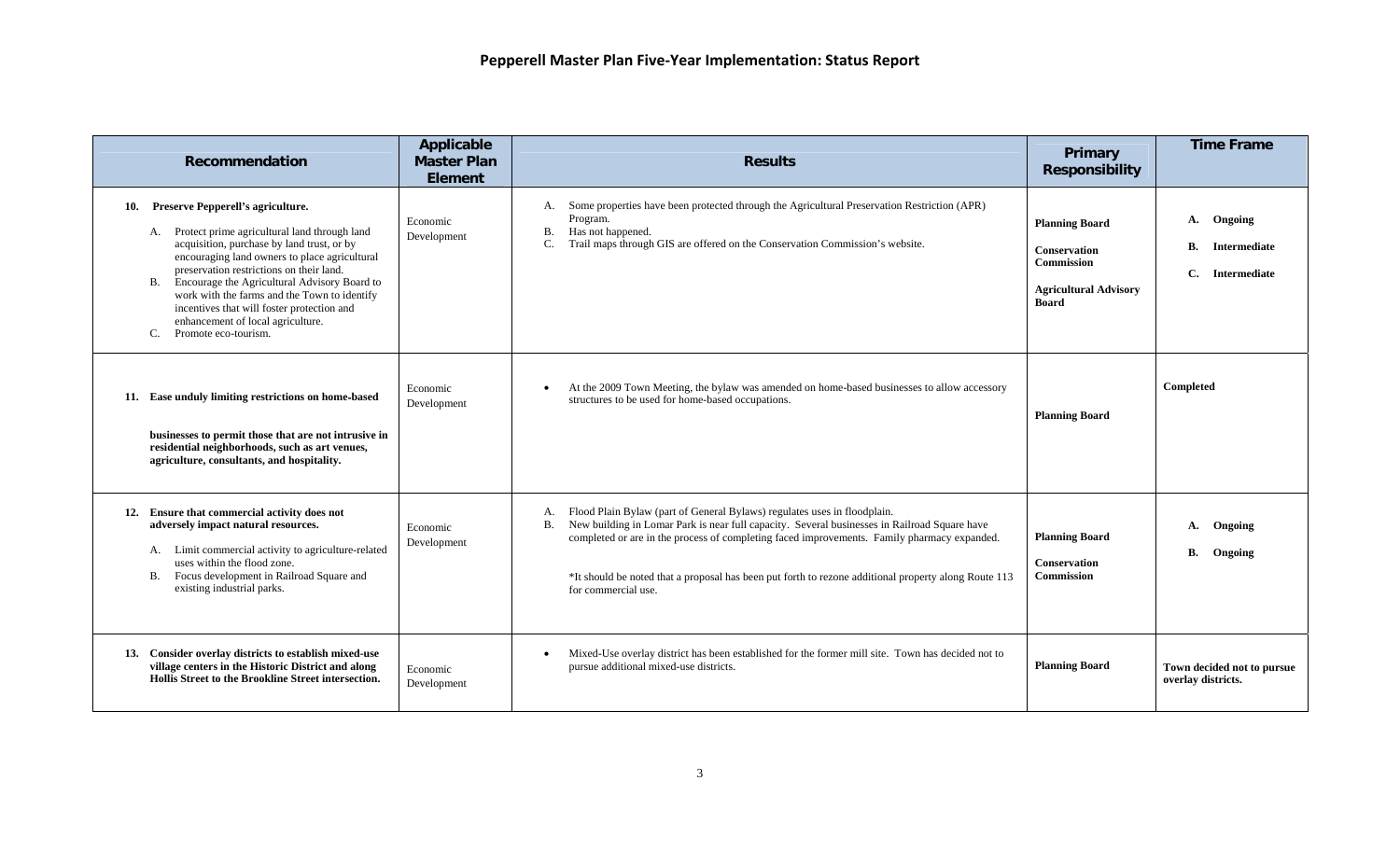| Recommendation                                                                                                                                                                                                                                                                                                                                                                                                                                   | <b>Applicable Master</b><br><b>Plan Element</b> | <b>Results</b>                                                                                                                                                                                                                                                                                                                                                                                                                                                                                                                                                                                                                                                                                                                                                                                                                                                                                     | Primary<br><b>Responsibility</b>                                                                                                        | <b>Time Frame</b>                                                                               |
|--------------------------------------------------------------------------------------------------------------------------------------------------------------------------------------------------------------------------------------------------------------------------------------------------------------------------------------------------------------------------------------------------------------------------------------------------|-------------------------------------------------|----------------------------------------------------------------------------------------------------------------------------------------------------------------------------------------------------------------------------------------------------------------------------------------------------------------------------------------------------------------------------------------------------------------------------------------------------------------------------------------------------------------------------------------------------------------------------------------------------------------------------------------------------------------------------------------------------------------------------------------------------------------------------------------------------------------------------------------------------------------------------------------------------|-----------------------------------------------------------------------------------------------------------------------------------------|-------------------------------------------------------------------------------------------------|
| 14. Protect the existing industrial parks by encouraging<br>appropriate industrial uses.                                                                                                                                                                                                                                                                                                                                                         | Economic Development                            | New building in Lomar Park has been constructed and Economic Opportunity Area<br>(EOA) designation has been received from MOBD/EACC to encourage more<br>private investment.                                                                                                                                                                                                                                                                                                                                                                                                                                                                                                                                                                                                                                                                                                                       | <b>Planning Board</b>                                                                                                                   | Ongoing                                                                                         |
| 15. Promote a cooperative and regional approach to open space<br>and recreation planning.<br>A. Encourage communication and cooperation between Town<br>boards and commissions.<br>Include local land trusts and other nonprofit organizations in<br><b>B.</b><br>the Town's planning process.<br>Continue and increase Town participation in regional efforts,<br>C.<br>such as ACEC Stewardship and the Source Water Protection<br>Initiative. | Open Space                                      | A. Town Boards/Commissions Communication And Cooperation<br>1. Increase collaboration between Selectmen, Conservation Commission, DPW,<br>and Town Forest Committee on town-owned open land management. (On-<br>going action).<br>Continue monthly informational meetings for town department head.<br>2.<br>(Ongoing action).<br>B. Local Trusts/Non-Profits<br>Designate a specific representative of the town for each non-profit group and<br>1.<br>ask the representative to keep pertinent town agencies informed of issues and<br>decisions.<br>Encourage commissioners and town staff to become active individual<br>2.<br>members of local groups.<br><b>Town Participation in Regional Efforts</b><br>C.<br>Designate a specific representative of the town for each regional program and ask<br>the representative to keep pertinent town agencies informed of issues and<br>decisions. | <b>Conservation</b><br>Commission<br><b>Planning Board</b>                                                                              | Ongoing<br><b>A.</b><br><b>B.</b><br>Intermediate<br>$\mathbf{C}$ .<br>Ongoing                  |
| 16. Consider the following regulatory strategies for Agricultural<br><b>Land Protection.</b><br>Back Lot Development with Farmland Set Aside.<br>А.<br>Massachusetts Agricultural Preservation Restriction Program.<br>В.<br>Reduced tax status (Chapter 61, 61A, 61B)<br>C.<br>Limited Land Development<br>D.<br>Scenic Farm Byway designation<br>Е.                                                                                            | Open Space                                      | A. Encouraging farmland protection through APR program, but no set-asides<br>have been made.<br>There are APR protected properties in town.<br>В.<br>Develop and adopt Chapter 61 Right-of-Refusal Assignment Procedure.<br>C.<br>Has not been accomplished yet.<br>D.<br>Е.<br>Has not been accomplished yet.                                                                                                                                                                                                                                                                                                                                                                                                                                                                                                                                                                                     | <b>Town Administrator</b><br><b>Planning Board</b><br><b>Conservation</b><br>Commission<br><b>Agricultural Advisory</b><br><b>Board</b> | Long-term<br>A.<br>В.<br>Ongoing<br>C.<br>Intermediate<br>D.<br>Long-term<br>E.<br>Intermediate |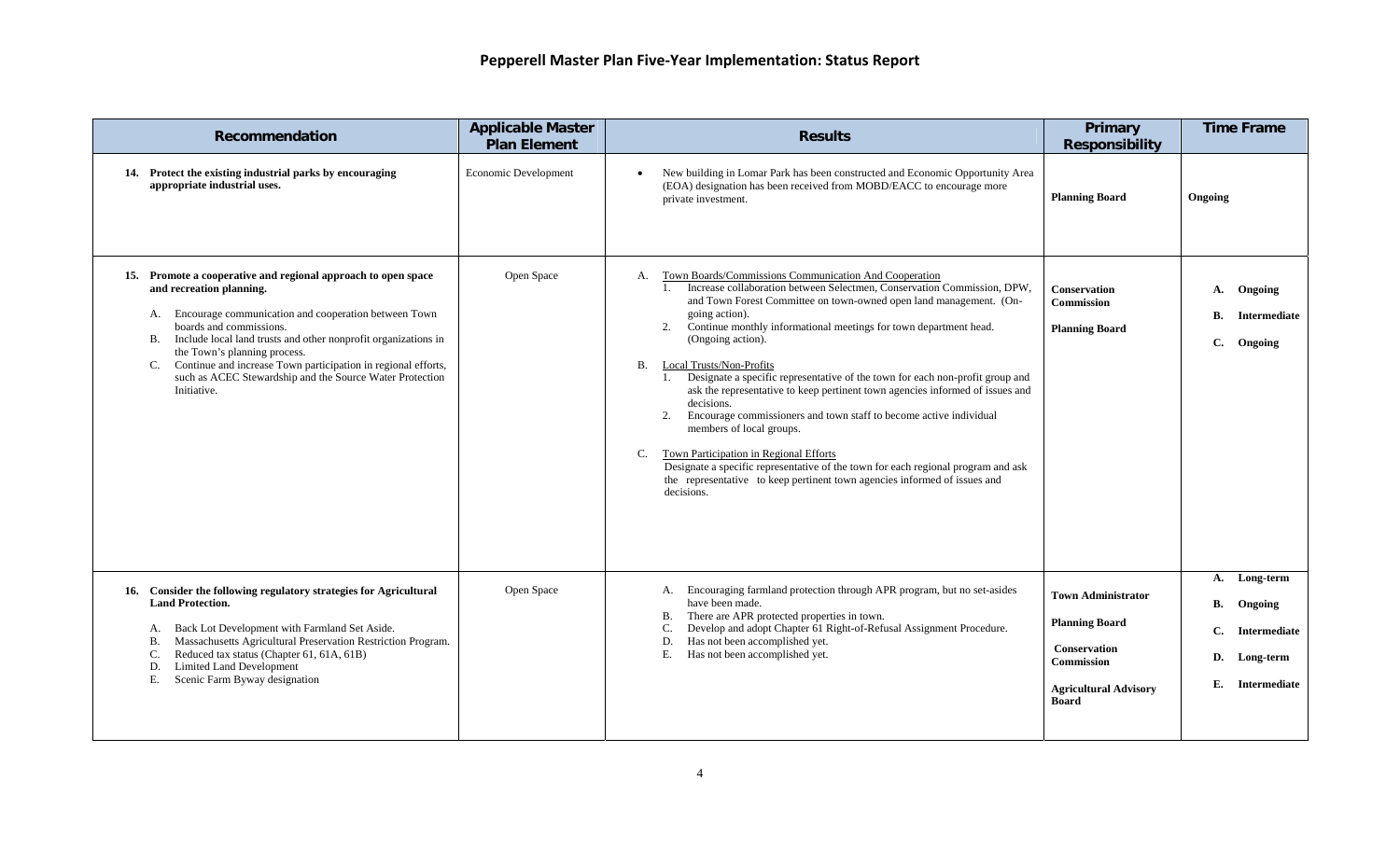<span id="page-4-0"></span>

| <b>Recommendation</b>                                                                                                                                                                                                                                                                                                                                                                                                                                                                                                                                 | <b>Applicable</b><br><b>Master Plan</b><br><b>Element</b> | <b>Results</b>                                                                                                                                                                                                                                                                                                                                                                                                                                                                                                                                                                                                                                                                                                                                                                                                                                                                                                                                                                                                                                                                                                                                                                                                                                                                                                                                                                                                                                                                                                                                                                                                                                                                                                                                                                                                                                                                                                                                                                                                                                                                                                                                                                                                                                                                                                                                                                                                                                                                                                                                                                                                                                                                                                                                                                                                                                                                                                                                                                                                                                                                                                                                                                                                                  | Primary<br><b>Responsibility</b>                           | <b>Time Frame</b>                               |
|-------------------------------------------------------------------------------------------------------------------------------------------------------------------------------------------------------------------------------------------------------------------------------------------------------------------------------------------------------------------------------------------------------------------------------------------------------------------------------------------------------------------------------------------------------|-----------------------------------------------------------|---------------------------------------------------------------------------------------------------------------------------------------------------------------------------------------------------------------------------------------------------------------------------------------------------------------------------------------------------------------------------------------------------------------------------------------------------------------------------------------------------------------------------------------------------------------------------------------------------------------------------------------------------------------------------------------------------------------------------------------------------------------------------------------------------------------------------------------------------------------------------------------------------------------------------------------------------------------------------------------------------------------------------------------------------------------------------------------------------------------------------------------------------------------------------------------------------------------------------------------------------------------------------------------------------------------------------------------------------------------------------------------------------------------------------------------------------------------------------------------------------------------------------------------------------------------------------------------------------------------------------------------------------------------------------------------------------------------------------------------------------------------------------------------------------------------------------------------------------------------------------------------------------------------------------------------------------------------------------------------------------------------------------------------------------------------------------------------------------------------------------------------------------------------------------------------------------------------------------------------------------------------------------------------------------------------------------------------------------------------------------------------------------------------------------------------------------------------------------------------------------------------------------------------------------------------------------------------------------------------------------------------------------------------------------------------------------------------------------------------------------------------------------------------------------------------------------------------------------------------------------------------------------------------------------------------------------------------------------------------------------------------------------------------------------------------------------------------------------------------------------------------------------------------------------------------------------------------------------------|------------------------------------------------------------|-------------------------------------------------|
| 17. Implement coordinated regulatory strategies.<br>A. Preserve Pepperell's public and private water supplies.<br>Permanently protect open space in the WRPOD. Priorities<br>include Well Protection (Zone II) land, surface water and<br>wetland resources, and other open land in the watersheds of<br>Blood, Gulf, Stewart, and Reedy Meadow Brooks, and Heald<br>and Coon Tree Ponds.<br>Protect sensitive natural resources, including land abutting<br><b>B.</b><br>wetlands, water bodies, and wildlife habitat.<br>Protect flood zones.<br>C. | Open Space                                                | Public and Private Water Supplies<br>А.<br>Completed the Pepperell Springs Protection Project.<br>Study and prioritize for the protection of the privately-owned open space parcels in town,<br>2.<br>with special consideration for parcels in the WRPOD.<br>Correct trail maps so that Zone 1 land around municipal wells is not shown as publicly<br>3.<br>accessible. <sup>3</sup><br>Develop and distribute educational materials about lawn care and landscaping, including<br>4.<br>proper use of fertilizers and pesticides, organic methods, minimizing irrigation and lawn<br>size, and use of native species. <sup>3</sup><br>2009 was the second year of a multi-year project to control water chestnut in the Nashua<br>5.<br>River. Water chestnut is an invasive exotic plant that had spread to cover nearly 45 acres<br>of the Pepperell Pond during the past 10 years. Under the management of the Nashua<br>River Watershed Association, mechanical harvesting of the plant was done several weeks<br>during the summer. The Commission expects that after 2 or 3 years of mechanical<br>harvesting, any remaining water chestnut plants will be able to be controlled by hand-<br>harvesting from canoes. <sup>5</sup><br>In 2009, the Nashua Road land needed for a well was deeded to the Town by the developer.<br>Infrastructure for the distribution system was installed and design work completed in 2009.<br>The Nashua Road Well was given the highest priority in the Water Division's Water<br>Supply and Distribution Study. The well will provide a third source of water for the town.<br>The well will provide the Town with water from a third aquifer that will satisfy demand<br>through 2025 and beyond. <sup>5</sup><br><b>Sensitive Natural Resources</b><br>В.<br>Completed the Pepperell Springs Protection Project. <sup>3</sup><br>Changed Zoning Bylaw to encourage cluster developments and other "creative" planning<br>2.<br>tools. (Open Space Residential Subdivision added to Zoning Bylaw). <sup>3</sup><br>Study and prioritize for protection of the privately-owned open space parcels in town, with<br>3.<br>special consideration for parcels in the WRPOD.<br>Develop protection plans for the highest priority parcels, including possible acquisition or<br>conservation restrictions to be held by the town or a land trust. (Action scheduled for<br>$2010$ ). <sup>3</sup><br>5.<br>Approval of a grant from the Wildlife Habitat Incentives Program of the USDA. Under the<br>grant, the Commission started removal of approximately 18 acres of apple trees in the<br>Heald Street Orchard (this is about one quarter of the area currently planted with apple<br>trees) to increase the diversity of wildlife habitat in the Orchard. In the future, the area<br>where the trees are being removed will be maintained as a grassland to encourage ground-<br>nesting birds. $1$<br>In October 2008, the Town approved the purchase of approximately 18 acres of new<br>6.<br>Conservation land. This property, known as the Anderson parcel, is located adjacent to the<br>existing Town-owned Conservation Land along the Nashua River and the Nashua River | <b>Conservation</b><br>Commission<br><b>Planning Board</b> | Ongoing<br>A.<br>В.<br>Ongoing<br>C.<br>Ongoing |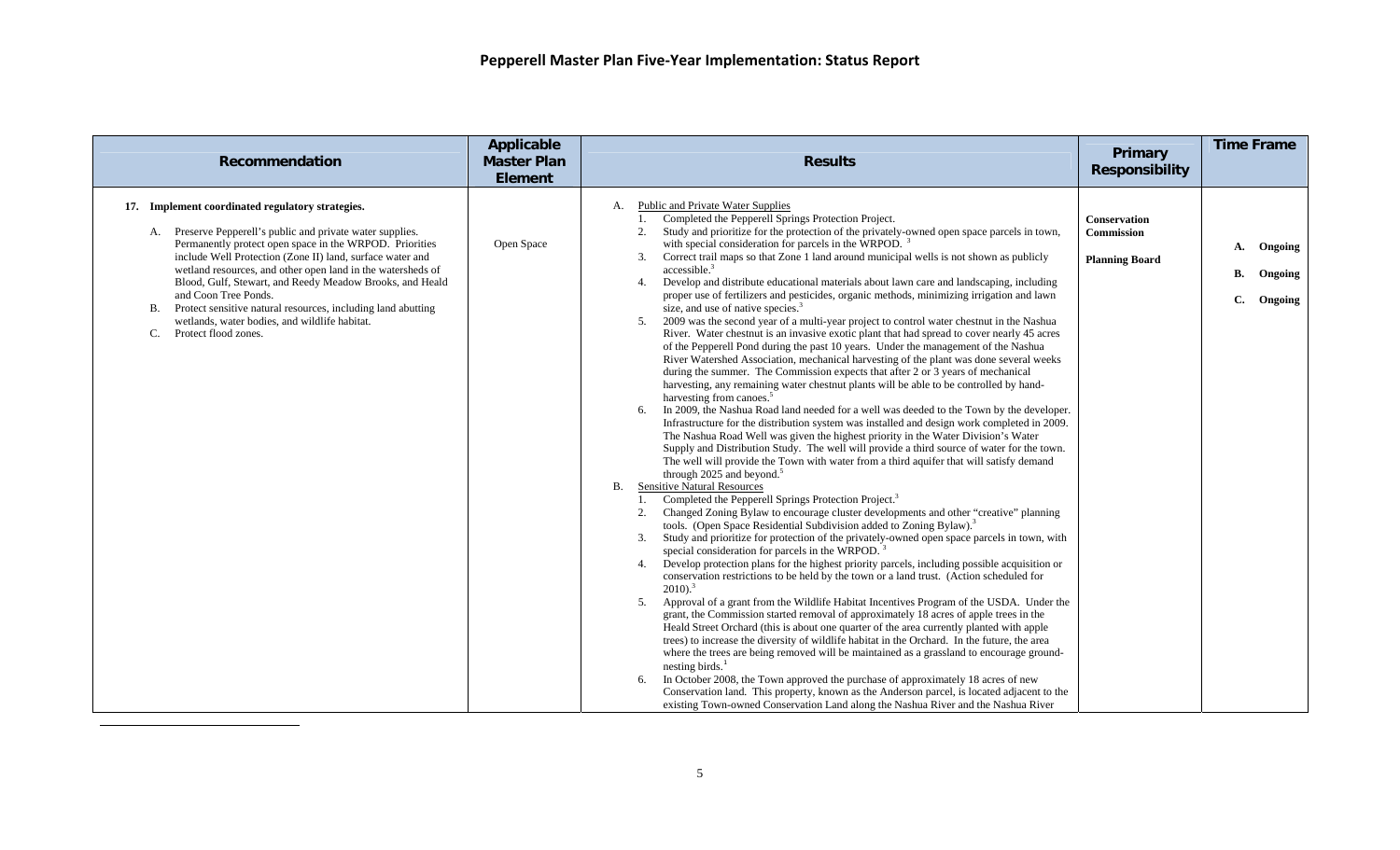|  | $\cdots$<br>I Trail at the Groton line off of Groton Street.<br>wa. |  |
|--|---------------------------------------------------------------------|--|
|  |                                                                     |  |

| Recommendation                                                                                                                                                                                                                                                                                                                                                                                                                                                           | <b>Applicable</b><br><b>Master Plan</b><br><b>Element</b> | <b>Results</b>                                                                                                                                                                                                                                                                                                                                                                                                                                                | Primary<br><b>Responsibility</b>                                                                                                              | <b>Time Frame</b>                                                                       |
|--------------------------------------------------------------------------------------------------------------------------------------------------------------------------------------------------------------------------------------------------------------------------------------------------------------------------------------------------------------------------------------------------------------------------------------------------------------------------|-----------------------------------------------------------|---------------------------------------------------------------------------------------------------------------------------------------------------------------------------------------------------------------------------------------------------------------------------------------------------------------------------------------------------------------------------------------------------------------------------------------------------------------|-----------------------------------------------------------------------------------------------------------------------------------------------|-----------------------------------------------------------------------------------------|
| 17. Implement coordinated regulatory strategies<br>(cont'd)                                                                                                                                                                                                                                                                                                                                                                                                              |                                                           | <b>Flood Zones</b><br>C.<br>The Federal Emergency Management Association (FEMA) has implemented new Flood Insurance Rate Maps<br>(FIRM). These are referred to in the definition of Flood Hazard Area in the Zoning Bylaw; the definition was<br>updated. Additionally, the Code of the Town of Pepperell pertaining to Flood Control was also amended to<br>reflect the revised FEMA maps.                                                                   |                                                                                                                                               |                                                                                         |
| 18. Form an oversight ad hoc committee.<br>A. Study open space build-out possibilities and update<br>the list of priority parcels for permanent protection.<br>Evaluate recreation program to plan for future open<br>В.<br>space and program needs.<br>Examine financing and evaluate CPA adoption.<br>C.<br>Evaluate and update management plans for<br>D.<br>Conservation Land parcels, Water Department lands,<br>and the Town Forest.                               | Open Space                                                | Open Space Build-Out/List of Priority Parcels<br>А.<br>No progress.<br><b>Recreation Program</b><br><b>B.</b><br>No progress<br>Financing Examination and CPA Adoption<br>C.<br>No progress<br>Town and Nashoba Conservation Trust worked together in writing and adopting a Land<br>D.<br>Management Plan for the new Keyes Farm land between Elm Street and River Road. One new<br>plan for Conservation Land has been completed with more in the pipeline. | <b>Board of Selectmen</b><br><b>Recreation Commission</b><br><b>Conservation</b><br><b>Commission</b><br><b>Department of Public</b><br>Works | Short-term<br>А.<br><b>B.</b><br>Short-term<br>C.<br>Intermediate<br>D.<br>Intermediate |
| 19. Undertake Trail System planning to enhance resource<br>protection, open space residential development, and<br>safe pedestrian access.<br>Analyze the trail network, not just in terms of<br>А.<br>recreation, but as an alternative mode of<br>transportation (i.e. trail to High School on Harbor<br>Street)<br>Promote a trail network that increases connectivity<br>В.<br>between recreational areas and neighborhoods.<br>Promote public access and maintenance | Open Space                                                | A. Not yet started.<br><b>Trail Network</b><br><b>B.</b><br>Re-opened the Greenbrook Nature Trail located behind the Lawrence Library in 2008.<br>Bike racks were installed in Town Field.<br>2.<br>C.<br>Ongoing effort                                                                                                                                                                                                                                      | <b>Conservation</b><br><b>Commission</b><br><b>Recreation Commission</b>                                                                      | Intermediate<br>A.<br>В.<br><b>Intermediate</b><br>C.<br>Ongoing                        |
| <b>Restrict Sewer District expansion to designated areas</b><br>20.<br>with minimal natural resources.<br>A. To protect river and habitat resources and promote<br>groundwater recharge, the Sewer District should be                                                                                                                                                                                                                                                    | Open Space                                                | <b>Limiting Sewer District</b><br>А.<br>Sewer Overlay District added to Zoning Bylaw in order to minimize ground and surface<br>water "exportation" from the watershed. <sup>3</sup><br>The final major sewer extension project in the Sewer District will provide service for an                                                                                                                                                                             | <b>Town Administrator</b>                                                                                                                     | Ongoing                                                                                 |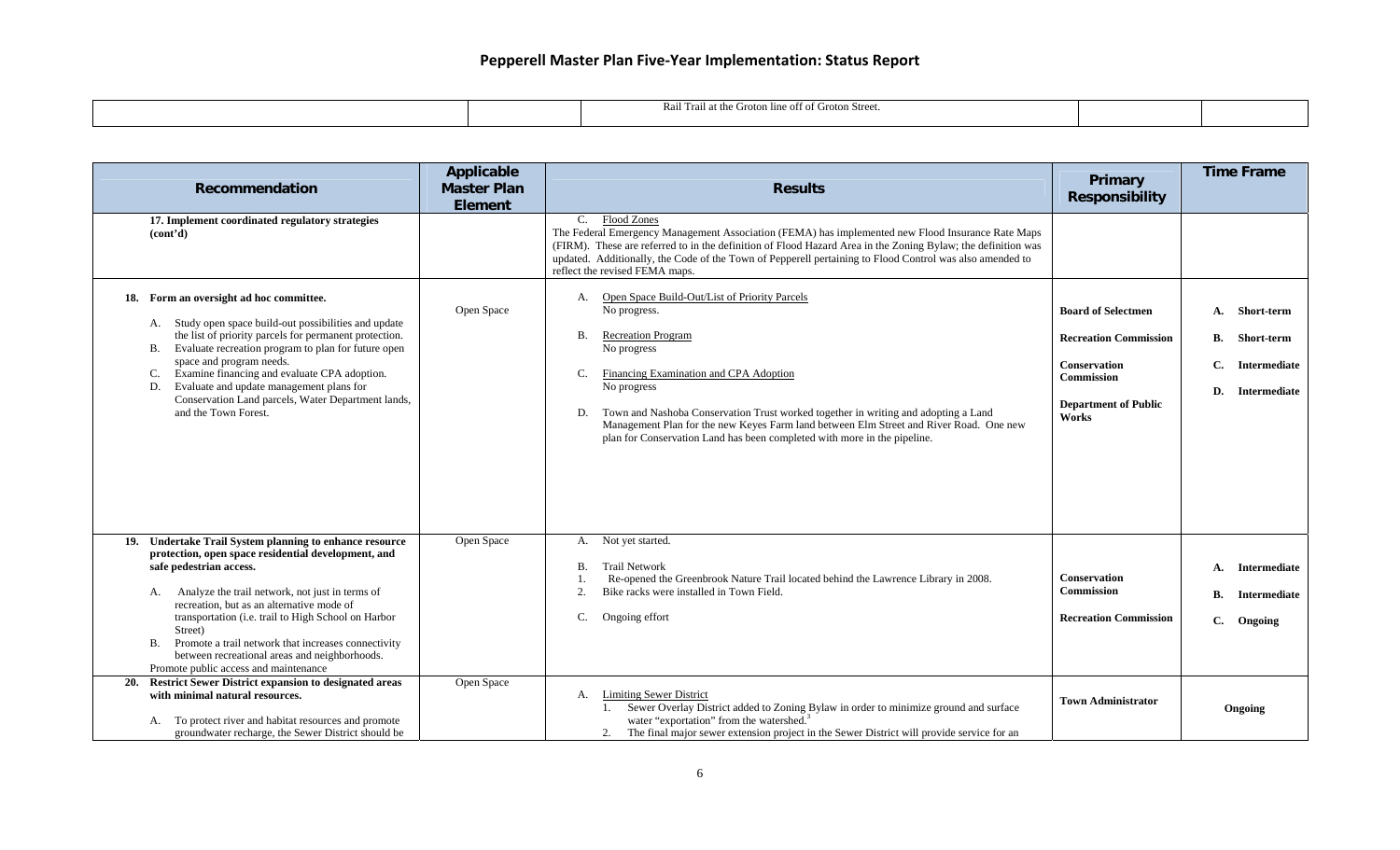| where increased density and<br>mited to areas. | environ<br>.<br>that includes many<br>and for an area.<br>mentally sensitive area (near the Nissitissit)<br>$1.77 \times 10^{-10}$<br>. Kiver) |  |
|------------------------------------------------|------------------------------------------------------------------------------------------------------------------------------------------------|--|
| couraged<br>്ഥന്ന.<br>-18                      | proper.<br>small lots with septic systems nearing .<br>$\sim$ 30 years old.<br>rties with                                                      |  |

| Recommendation                                                                                                                                                                                                                                                                                                                                                                                                                                                                                                                                                        | Applicable<br><b>Master Plan</b><br><b>Element</b> | <b>Results</b>                                                                                                                                                                                                                                                                                                                                                                                                                                                                                                                                                                                                                                                                                  | Primary<br>Responsibility                                                                            | <b>Time Frame</b>                                                                                                                          |
|-----------------------------------------------------------------------------------------------------------------------------------------------------------------------------------------------------------------------------------------------------------------------------------------------------------------------------------------------------------------------------------------------------------------------------------------------------------------------------------------------------------------------------------------------------------------------|----------------------------------------------------|-------------------------------------------------------------------------------------------------------------------------------------------------------------------------------------------------------------------------------------------------------------------------------------------------------------------------------------------------------------------------------------------------------------------------------------------------------------------------------------------------------------------------------------------------------------------------------------------------------------------------------------------------------------------------------------------------|------------------------------------------------------------------------------------------------------|--------------------------------------------------------------------------------------------------------------------------------------------|
| 21. Increase access for all people to open space<br>and recreation lands and programs.<br>A. Provide information and widely publicize<br>lands and programs.<br>Sponsor programs for all ages on natural<br><b>B.</b><br>history and the relationship between<br>people and the environment.<br>Evaluate recreational offerings to ensure<br>C.<br>they meet community needs.<br>Improve access for people with<br>D.<br>disabilities.                                                                                                                                | Open Space                                         | Parking lot was constructed on Elm Street for access to the Keyes Farm Land.<br><b>Lands and Programs</b><br>А.<br>Detailed trail maps (printable) of publicly accessible lands in the north-central part of town were added<br>1.<br>to the town's webpage. This area includes the Jeff Smith, Pepperell Springs, Heald Street Orchard,<br>Keyes Conservation Area (Oak Hill St.), the Nissitissit River Wildlife Management Area, and many<br>other parcels.<br>People/Environment Relationship and Natural History<br><b>B.</b><br>No progress.<br><b>Recreational Offerings</b><br>C.<br>Ongoing<br><b>Access For Disabled</b><br>D.<br>Handicapped ramp installed at the Lawrence Library. | <b>Town Administrator</b><br><b>Conservation</b><br><b>Commission</b><br><b>Recreation Committee</b> | Ongoing<br><b>A.</b><br><b>B.</b><br>Intermediate<br>C.<br>Ongoing<br>Ongoing<br>D.                                                        |
| 22. Implement regulatory strategies.<br>Adopt a Demolition Delay bylaw.<br>А.<br>Add performance standards to the Zoning<br><b>B.</b><br>Bylaw and include preservation of<br>historic buildings.<br>Revise Scenic Road Bylaw.<br>C.<br>Modify Site Plan Review Bylaw to allow<br>D.<br>Historic Commission review of<br>properties with historic preservation<br>issues.<br>Modify zoning to allow historic<br>Е.<br>development pattern within appropriate<br>areas.<br>Modify zoning to allow adaptive reuse of<br>F.<br>large, historic single-family structures. | <b>Historic Preservation</b><br>Strategies         | No progress.<br>А.<br><b>B.</b><br>No progress.<br>C.<br>No progress.<br>Although the Commission is listed on the website, they have not been active in the Site Plan Review process<br>D.<br>regarding historical preservation issues.<br>No progress.<br>Е.<br>F.<br>No progress.                                                                                                                                                                                                                                                                                                                                                                                                             | <b>Planning Board</b><br><b>Board of Selectmen</b>                                                   | Intermediate<br>A.<br><b>B.</b><br>Intermediate<br>C.<br>Short-term<br>Short-term<br>D.<br>Е.<br>Intermediate<br>F.<br><b>Intermediate</b> |
| 23. Investigate funding strategies.<br>Adopt the Community Preservation Act and<br>funding to renovations for public<br>devote<br>use.                                                                                                                                                                                                                                                                                                                                                                                                                                | Historic Preservation<br><b>Strategies</b>         | No progress.                                                                                                                                                                                                                                                                                                                                                                                                                                                                                                                                                                                                                                                                                    | <b>Town Administrator</b><br><b>Board of Selectmen</b>                                               | <b>Short-term</b>                                                                                                                          |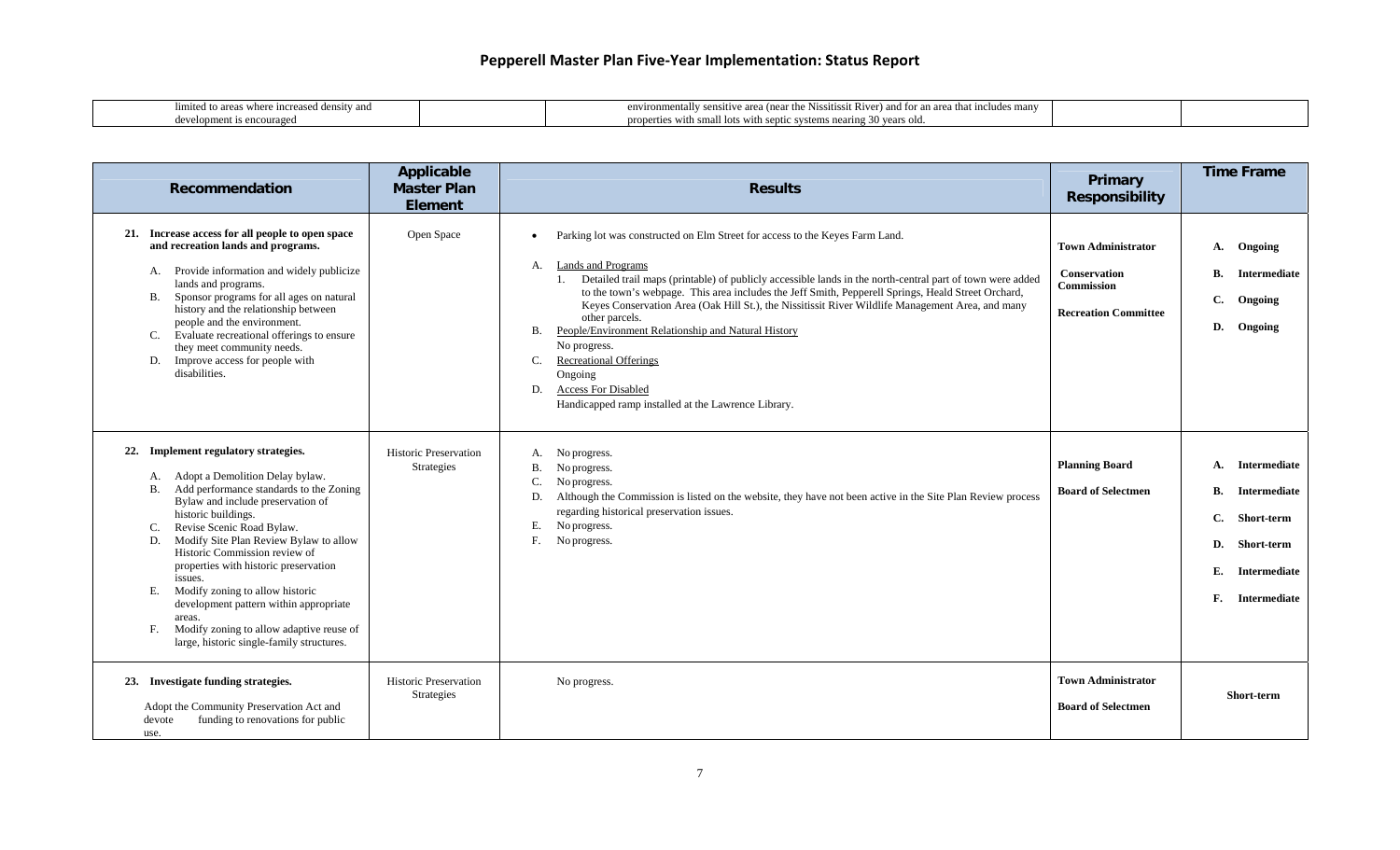| Revitalize historic villages.<br>A. Increase density in the historic district;<br>reduce parking regulations to<br>accommodate density.<br>B. Promote tourism. | <b>Historic Preservation</b><br>Strategies | No progress.<br>Trail maps provided on Town's website and GIS maps. None for historic resources.<br>В.<br>Town received permission from the State's Division of Fisheries and Wildlife for the creation of a River<br>Access and Scenic View area directly adjacent to the Bridge. The River Access area will have items and<br>information about the site and about the previous covered bridges that crossed the river since 1848.<br>Covered bridge replacement project completed. | <b>Planning Board</b> | Intermediate  <br>Ongoing |
|----------------------------------------------------------------------------------------------------------------------------------------------------------------|--------------------------------------------|---------------------------------------------------------------------------------------------------------------------------------------------------------------------------------------------------------------------------------------------------------------------------------------------------------------------------------------------------------------------------------------------------------------------------------------------------------------------------------------|-----------------------|---------------------------|

|     | Recommendation                                                                                                                                                                                                                                                                                         | Applicable<br><b>Master Plan</b><br><b>Element</b> | <b>Results</b>                                                                                                                                                                                                                                                                                                                                                                                                     | Primary<br><b>Responsibility</b>                                                       | <b>Time Frame</b>                     |
|-----|--------------------------------------------------------------------------------------------------------------------------------------------------------------------------------------------------------------------------------------------------------------------------------------------------------|----------------------------------------------------|--------------------------------------------------------------------------------------------------------------------------------------------------------------------------------------------------------------------------------------------------------------------------------------------------------------------------------------------------------------------------------------------------------------------|----------------------------------------------------------------------------------------|---------------------------------------|
| 25. | <b>Consider Pepperell Center and North Pepperell as</b><br>candidates for local and/or national historic<br>district designation.<br>Maintain the town-wide cultural resources<br>inventory (as required by Massachusetts<br>Historical Commission to enable future<br>National Register nominations). | <b>Historic Preservation</b><br>Strategies         | Pepperell Center Historic District was designated in 1994, however, the District does not subject<br>$\bullet$<br>property owners to any restrictions on the use of their property, and buildings may be modified or<br>demolished without regard to historical importance. Pepperell Historical Commission maintains an<br>inventory of historical buildings and sites, which is available on the Town's website. | <b>Historical Commission</b><br><b>Town Administrator</b>                              | Short-term<br>(No Pepperell District) |
|     | 26. Renovate historic structures.<br>Place historic preservation restrictions on<br>buildings before offering for sale (Town Hall,<br>Public Safety Building when no longer in use).                                                                                                                   | <b>Historic Preservation</b><br>Strategies         | No restrictions in place.                                                                                                                                                                                                                                                                                                                                                                                          | <b>Historical Commission</b><br><b>Town Administrator</b><br><b>Board of Selectmen</b> | <b>Intermediate</b>                   |
| 27. | <b>Initiate Public Facility Planning for the Town</b><br>Hall, Public Safety Complex, Public Works yards,<br>and the fire stations.<br>Initiate a study and space needs analysis of<br>А.<br>town offices, public safety, and public works                                                             | Public Facilities and<br>Services Strategies       | No progress.                                                                                                                                                                                                                                                                                                                                                                                                       | <b>Town Administrator</b>                                                              | <b>Intermediate</b>                   |
|     | through the Inter-Departmental Committee.                                                                                                                                                                                                                                                              |                                                    |                                                                                                                                                                                                                                                                                                                                                                                                                    |                                                                                        |                                       |
|     | Evaluate condition and expansion capability of<br>В.<br>Park Street Fire Station 2.<br>Evaluate the proposed Public Safety Complex.<br>C.<br>Evaluate feasibility of a second Public Works<br>D.<br>Yard to service the northwestern part of town.                                                     |                                                    |                                                                                                                                                                                                                                                                                                                                                                                                                    |                                                                                        |                                       |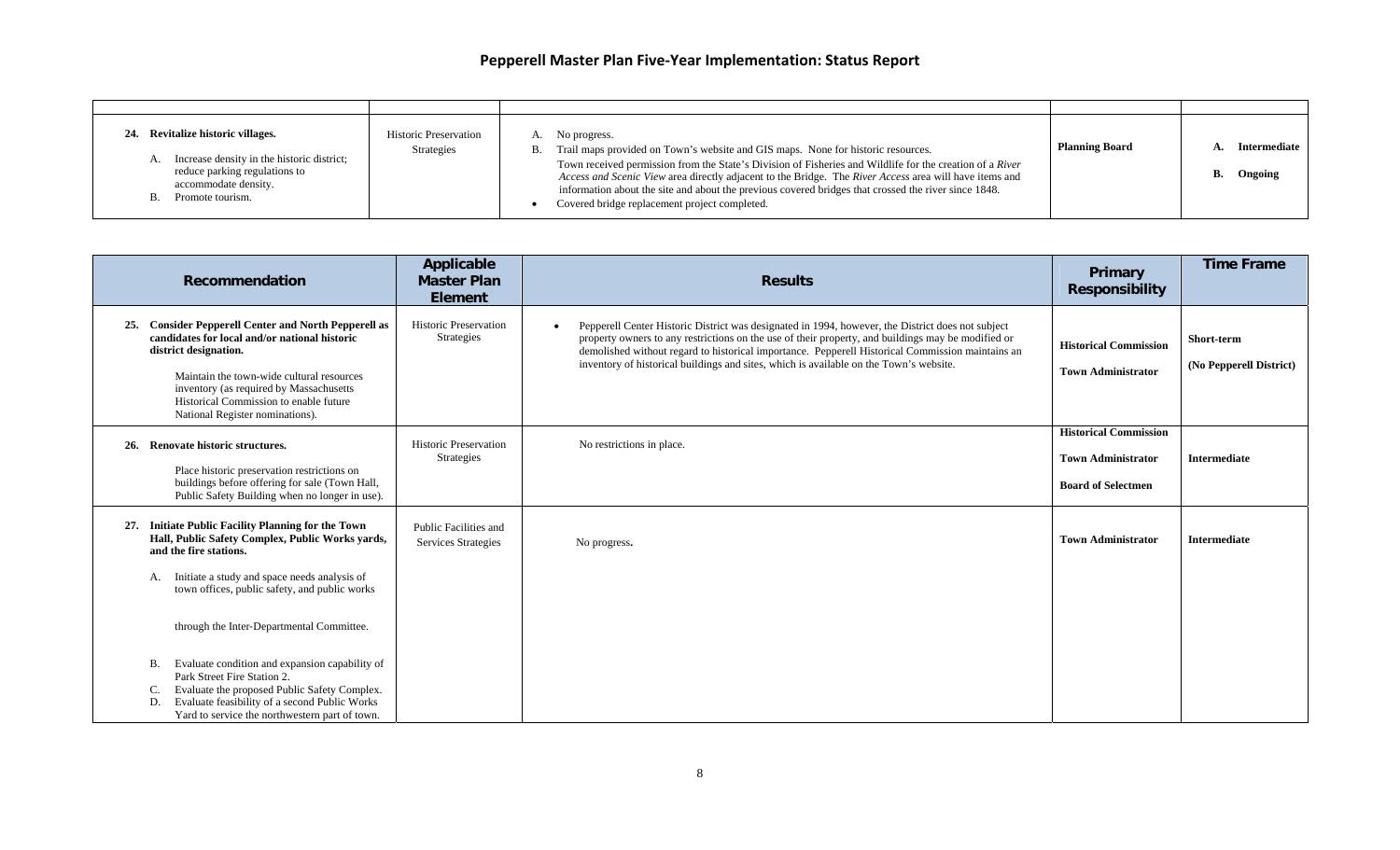| Undertake sewer and water infrastructure<br>28.<br>planning.<br>Conduct a build-out analysis for sewer given<br>projected zoning changes.                                             | Public Facilities and<br><b>Services Strategies</b> | No build-out analysis was completed in regard to projected zoning changes. The Sewer Division has<br>continued its expansion of the sewer collection system in town, which was started after the Treatment<br>Plant was upgraded in 2003. | <b>Town Administrator</b><br><b>Department of Public</b><br>Works | Short-term                         |
|---------------------------------------------------------------------------------------------------------------------------------------------------------------------------------------|-----------------------------------------------------|-------------------------------------------------------------------------------------------------------------------------------------------------------------------------------------------------------------------------------------------|-------------------------------------------------------------------|------------------------------------|
| Enhance education and enforcement efforts of<br>29.<br><b>Board of Health Department.</b><br>Implement an aggressive public education<br>program in order to enhance nitrogen removal | Public Facilities and<br>Services Strategies        | No progress.                                                                                                                                                                                                                              | Nashoba<br><b>Board of Health</b>                                 | Short-term<br>Intermediate  <br>В. |
| within the WRPOD.<br>Plan and initiate a mandatory local inspection<br><b>B.</b><br>program for shared and private septic systems.                                                    |                                                     |                                                                                                                                                                                                                                           |                                                                   |                                    |

| Recommendation                                                                                                                                                                                                                                         | Applicable<br><b>Master Plan</b><br><b>Element</b> | <b>Results</b>                                                                                                                                                                                                                                                                                                                                                                                        | Primary<br><b>Responsibility</b>                                                         | <b>Time Frame</b>                        |
|--------------------------------------------------------------------------------------------------------------------------------------------------------------------------------------------------------------------------------------------------------|----------------------------------------------------|-------------------------------------------------------------------------------------------------------------------------------------------------------------------------------------------------------------------------------------------------------------------------------------------------------------------------------------------------------------------------------------------------------|------------------------------------------------------------------------------------------|------------------------------------------|
| <b>30.</b><br>Adopt uniform bylaw for stormwater protection,<br>coordinating Planning, Conservation<br><b>Commission, and Board of Health.</b>                                                                                                         | Public Facilities and<br>Services Strategies       | No progress.<br>$\bullet$                                                                                                                                                                                                                                                                                                                                                                             | <b>Planning Board</b><br>Conservation<br><b>Commission</b><br>Nashoba Board of<br>Health | Short-term                               |
| 31. Update Flood maps.                                                                                                                                                                                                                                 | Public Facilities and<br>Services Strategies       | The Federal Emergency Management Association (FEMA) has implemented new Flood Insurance Rate<br>$\bullet$<br>Maps (FIRM). These are referred to in the definition Flood Hazard Area in the Zoning Bylaw and due<br>to the updated maps, the definition was updated. Additionally, the Code of the Town of Pepperell<br>pertaining to Flood Control was also amended to reflect the revised FEMA maps. | <b>Conservation</b><br><b>Commission</b>                                                 | Completed                                |
| Create a more specific Scenic Roads Bylaw in<br>32.<br>terms of inclusion as scenic roads, procedures,<br>coordination, and enforcement.                                                                                                               | Transportation<br><b>Strategies</b>                | No progress.                                                                                                                                                                                                                                                                                                                                                                                          | <b>Planning Board</b>                                                                    | Short-term                               |
| <b>33.</b><br>Improve roadway standards for new roads so<br>that they are in scale with local rural character<br>and Low Impact Design principles.<br>Modify subdivision rules and regulations to<br>А.<br>provide more flexibility in new road design | Transportation<br><b>Strategies</b>                | No progress.                                                                                                                                                                                                                                                                                                                                                                                          | <b>Planning Board</b>                                                                    | Intermediate<br>A.<br>В.<br>Intermediate |